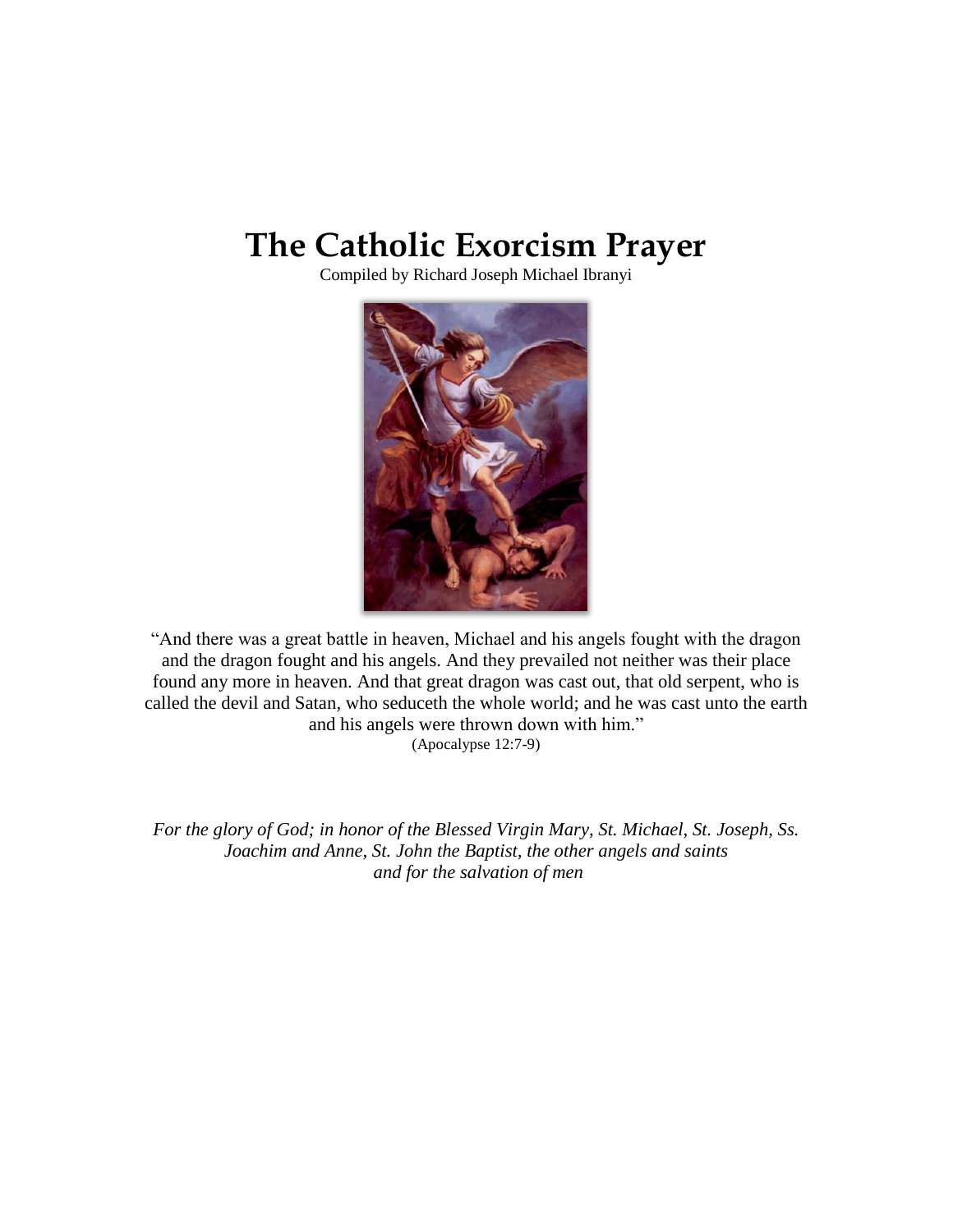"Be sober and watch because your adversary the devil, as a roaring lion, goeth about seeking whom he may devour." (1 Peter. 5:8)

"But at that time shall Michael rise up, the great prince, who standeth for the children of thy people." (Daniel 12:1)

"Put you on the armour of God, that you may be able to stand against the deceits of the devil. For our wrestling is not against flesh and blood; but against principalities and powers, against the rulers of the world of this darkness, against the spirits of wickedness in the high places. Therefore take unto you the armour of God, that you may be able to resist in the evil day, and to stand in all things perfect." (Ephesians 6:11-13)

Original version: 2/2022; Current version: 2/2022

**Mary's Little Remnant** 302 East Joffre St. Truth or Consequences, New Mexico 87901-2878, USA Website: [www.JohnTheBaptist.us](http://www.johnthebaptist.us/)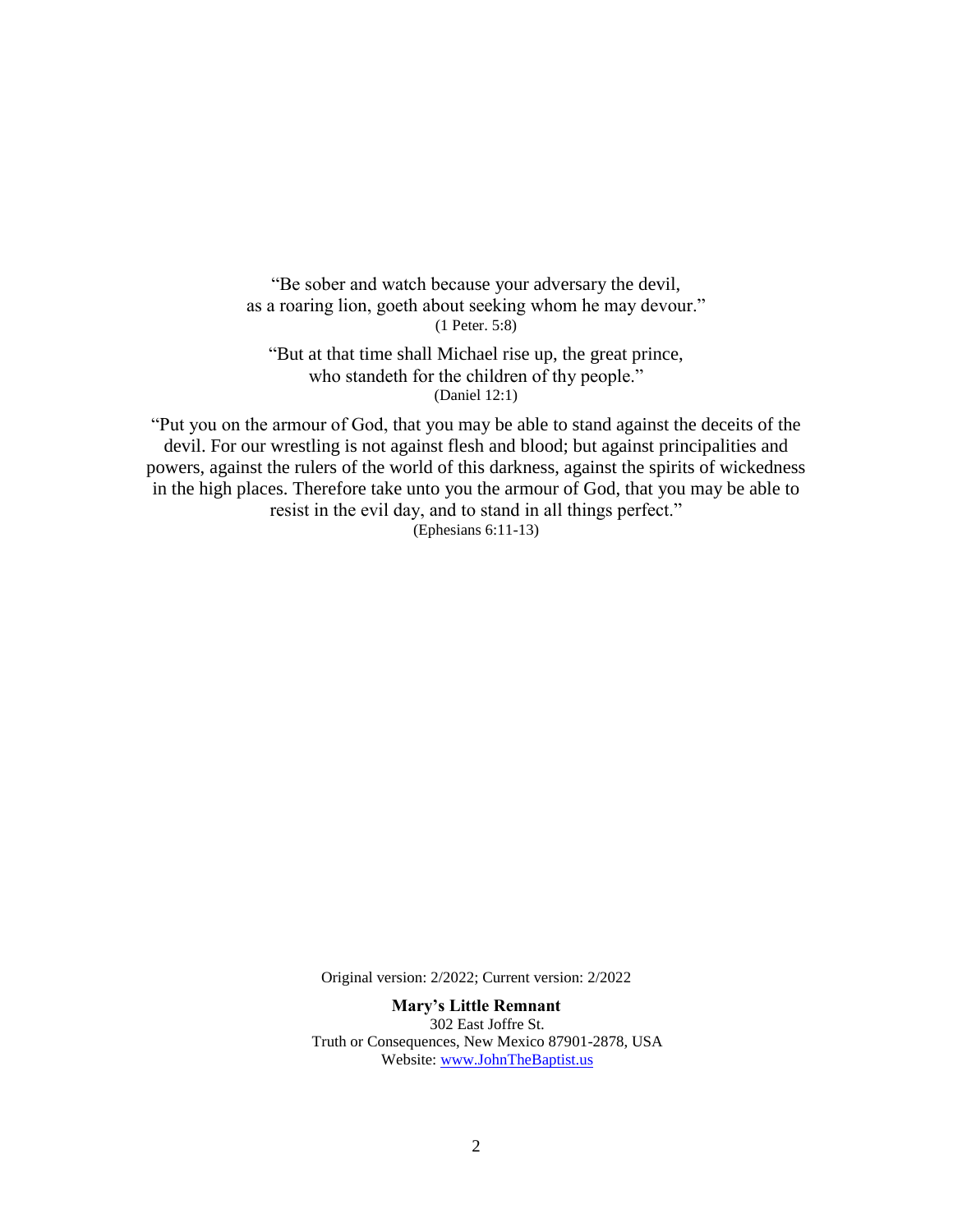*If available, a Catholic priest must lead the prayers. If not, then the head of the household or of the group.*

# KNEEL

#### **Renunciation of Satan**

I renounce Satan with all his works and pomps and pledge myself to Jesus Christ forever. Act of Contrition

O my God, I am heartily sorry for having offended thee; and I detest all my sins because I dread the loss of heaven and the pains of hell, but most of all because they offend thee, my God, who art all good and deserving of all my love. I firmly resolve, with the help of thy grace, to confess my sins, to do works of satisfaction, and to amend my life. Amen.

#### **The Confiteor and Absolution**

I confess to Almighty God, to Blessed Mary ever Virgin, to blessed Michael the Archangel, to blessed John the Baptist, to the holy apostles Peter and Paul, to all the saints, and to you, brethren, that I have sinned exceedingly in thought, word, and deed, through my fault, through my fault, through my most grievous fault. Therefore I beseech Blessed Mary ever Virgin, blessed Michael the Archangel, blessed John the Baptist, the holy apostles Peter and Paul, all the saints, and you, brethren, to pray to the Lord our God for me.

May almighty God have mercy on us, forgive us our sins, and bring us to life everlasting. Amen.

May the almighty and merciful Lord grant us pardon  $\mathbb{F}$ , absolution, and remission of our sins. Amen.

#### **Litany of the Old and New Testament Saints (by RJMI)**



Lord, have mercy on us. *Christ, have mercy on us.* Lord, have mercy on us. Christ, hear us. *Christ, graciously hear us.* God the Father of heaven, *Have mercy on us.* God the Son, Redeemer of the world, *Have mercy on us.* God the Holy Spirit, *Have mercy on us.* Holy Trinity, one God, *Have mercy on us.*

Holy Mary, *Pray for us. (repeat after each versicle)* Holy Mother of God, Holy Virgin of virgins, St. Joseph, foster father of Jesus, St. Michael, St. Gabriel, St. Raphael, All ye holy Angels and Archangels, All ye holy orders of blessed Spirits, Ss. Adam and Eve, St. Abel,

St. Seth, St. Enoch, St. Noe, Ss. Abraham and Sara, Ss. Isaac and Rebecca, Ss. Jacob and Lia, Rachael, Bala, and Zelpha, St. Joseph, son of Jacob, St. Moses, St. Josue, St. Caleb, St. Tobias the Elder, All ye holy Patriarchs and Matriarchs, St. Debbora, St. Gedeon, St. Samson, St. Samuel, All ye holy Judges, St. Elias, St. Eliseus, St. Holda, St. Nathan, St. Isaias, St. Jeremias, St. Baruch, St. Ezechiel, St. Daniel, Ss. Ananias, Azarias, and Misael, St. Osee, St. Joel, St. Amos, St. Abdias, St. Jonas, St. Micheas, St. Nahum, St. Habacuc, St. Sophonias, St. Aggeus, St. Zacharias, St. Malachias, St. Job, St. Simeon, St. Anna, St. John the Baptist, St. Agabus, The four daughters of Philip the Deacon, All ye holy Prophets and Prophetesses,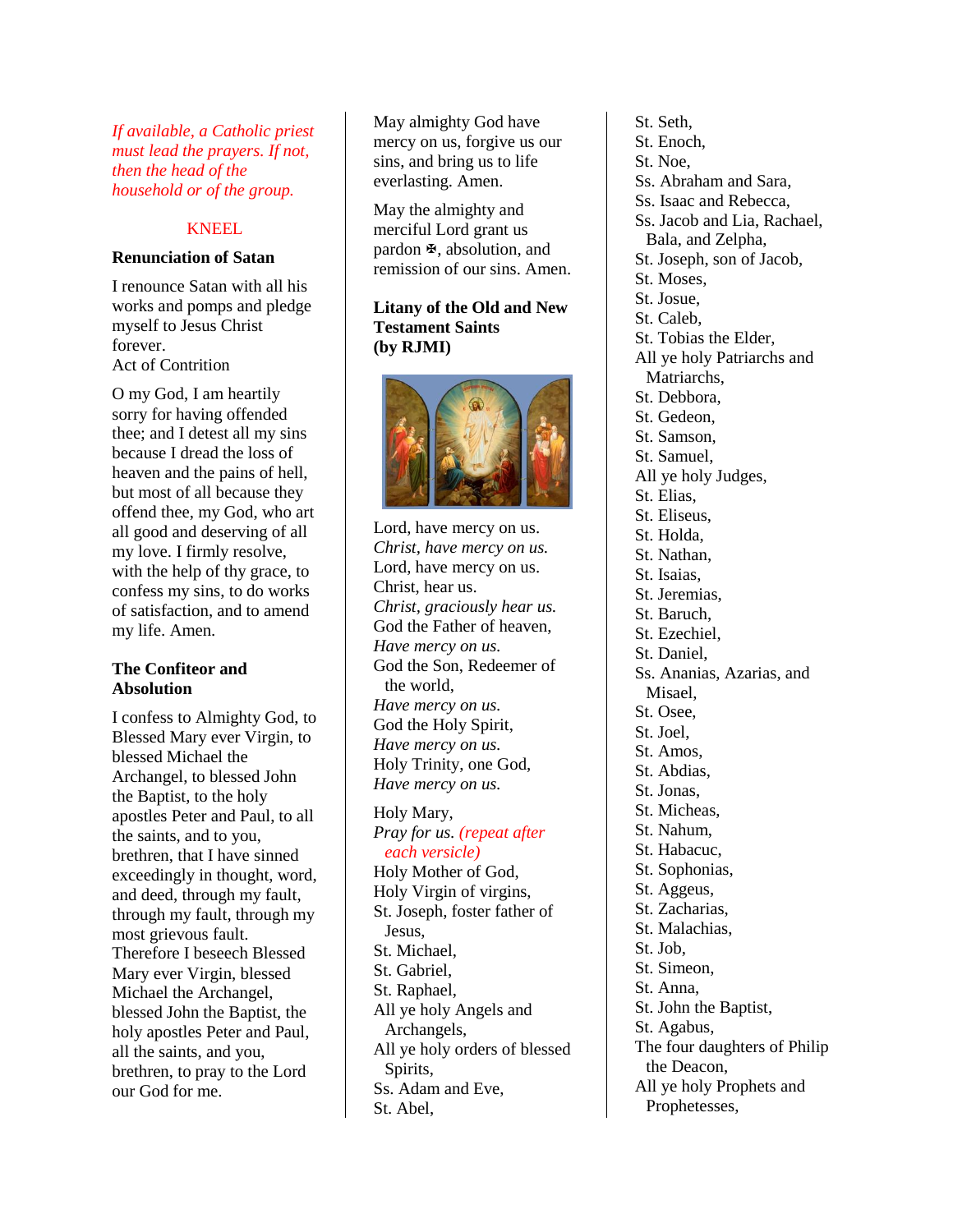Ss. Elcana and Anna, Ss. Manue and his wife, Ss. Booz and Ruth, Ss. Tobias the Younger and Sara, Ss. Joachim and Anne, Ss. Zachary and Elizabeth, All ye holy Spouses and Parents, St. Peter, St. Paul, St. Andrew, St. James, St. John, St. Thomas, St. James, St. Philip, St. Bartholomew, St. Matthew, St. Simon, St. Thaddeus, St. Matthias, All ye holy Apostles of Our Lord, St. Lazarus, St. Mark, St. Luke, St. Timothy, St. Barnabas, St. Joseph the Just, St. Philemon, St. Titus, St. Philip the Deacon, All ye holy Evangelists and Disciples of our Lord, St. Linus, St. Anacletus I, St. Clement I, St. Sixtus I, St. Cornelius, St. Sylvester I, St. Leo I, All ye holy Popes, St. Eleazar, The holy Seven Machabean Martyrs and their mother, Ss. Symphorosa and her seven sons, Ss. Boniface & Thecla and their twelve sons, All ye Holy Innocents,

St. Stephen, St. Laurence, St. Vincent, Ss. Fabian and Sebastian, Ss. John and Paul, Ss. Cosmas and Damian, Ss. Gervase and Protase, St. George, St. Christopher, St. Agatha, St. Agnes, Ss. Perpetua and Felicitas, St. Barbara, St. Dymphna, St. Philomena, St. Lucy, St. Cecilia, St. Catherine of Alexandria, St. Anastasia, All ye holy Martyrs, St. Ignatius of Antioch, St. Polycarp, St. Irenaeus, St. Ignatius of Lyons, St. Cyprian, St. Athanasius, St. Cyril of Jerusalem, St. Martin of Tours, St. Ambrose, St. Augustine, St. Patrick, St. Nicholas, All ye holy Church Fathers, Bishops, Confessors, and Doctors, St. Aaron, St. Phinees, St. Paul the Hermit, St. Antony of the Desert, St. Benedict, St. Dominic, St. Francis of Assisi, St. Anthony of Padua, All ye holy Levites, Priests, Monks, and Hermits, St. King David, St. King Ezechias, St. King Josias, St. Queen Esther, St. Mardochai, St. Esdras,

St. Nehemias, The Holy Machabees: Mathathias and his sons John, Simon, Judas, Eleazar, and Jonathan, Holy Emperor St. Constantine, Holy Empress St. Helena, Holy Emperor St. Charlemagne, All ye holy Rulers, St. Rahab, St. Judith, St. Susanna, daughter of Helcias, St. Mary of Cleophas, St. Mary Magdalen, Ss. Martha and Mary of Bethany, Ss. Joanna and Susanna, St. Mary Salome, St. Monica, St. Clare of Assisi, All ye holy Virgins, Widows, and other blessed Women, All ye holy men and women, Saints of God, *Make intercession for us*. Be merciful, *Spare us, O Lord.* Be merciful, *Graciously hear us, O Lord.* From all evil, *O Lord, deliver us. (repeat after each versicle)* From all sin, \*From thy wrath, From threatening dangers, \*From sudden and unprovided death, \*From the snares of the devil, \*From unrighteous anger, hatred, and ill will, \*From the spirit of fornication, \*From lightning and tempest, \*From the scourge of earthquake, \*From plague, famine, and war,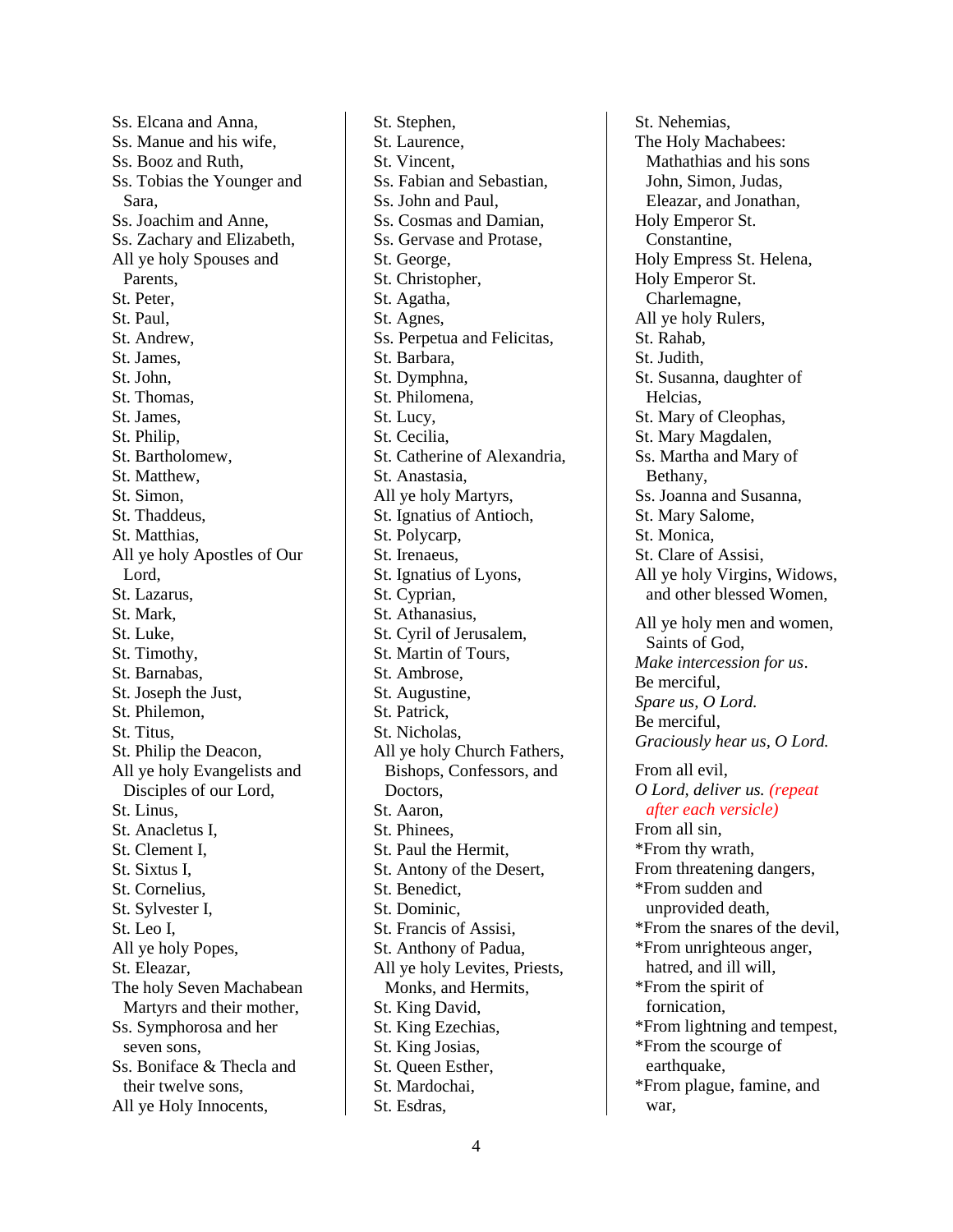From everlasting death, Through the mystery of thy holy incarnation, Through thy coming, Through thy nativity, Through thy baptism and holy fasting, Through thy cross and Passion, Through thy death and burial, Through thy holy resurrection, Through thine admirable ascension, Through the coming of the Holy Spirit, the Paraclete, In the Day of Judgment,

# **We sinners,**

#### *We beseech thee, hear us. (repeat after each versicle)*

- That thou wouldst spare us, \*That thou wouldst pardon us,
- \*That thou wouldst bring us to true penance,
- That thou wouldst vouchsafe to govern and preserve thy holy Catholic Church,
- That thou wouldst vouchsafe to preserve our Holy Father<sup>1</sup> and all ecclesiastical orders in holy religion,
- That thou wouldst vouchsafe to humble the enemies of thy holy Church,
- That thou wouldst vouchsafe to give peace and concord to all Christian kings and princes.<sup>2</sup>
- \*That thou wouldst vouchsafe to grant peace and concord to all Christian people,
- \*That thou wouldst vouchsafe to restore to the unity of the Church those

 $\overline{a}$ 

who have strayed from the truth, and lead unbelievers to the light of the gospel, That thou wouldst vouchsafe to confirm and preserve us in thy holy service,

- \*That thou wouldst lift up our minds to heavenly desires,
- That thou wouldst be merciful to all our benefactors,
- \*That thou wouldst grant to us, our brethren, relatives, and benefactors all the grace and other helps we need to be saved,
- That thou wouldst vouchsafe to give and preserve the fruits of the earth,
- [That thou wouldst vouchsafe] to grant everlasting rest to the faithful departed,]

That thou wouldst vouchsafe graciously to hear us, \*Son of God,

Lamb of God, who takest away the sins of the world, *Spare us, O Lord.* Lamb of God, who takest away the sins of the world, *Graciously hear us, O Lord.* Lamb of God, who takest away the sins of the world, *Have mercy on us.*

Christ, hear us. *Christ, graciously hear us.* Lord, have mercy on us. *Christ, have mercy on us.* Lord, have mercy on us.

[**V.** Our Father, who art in heaven, hallowed be thy name; thy kingdom come; thy will be done on earth as it is in heaven.

**R.** Give us this day our daily bread; and forgive us our trespasses as we forgive those who trespass against us; and

let us not fall into temptation, but deliver us from evil.]

Make haste, O God, to deliver me; make haste to help me, O Lord. Let them be ashamed and confounded that seek after my soul. Let them be turned backward and put to confusion that desire evils to me. Let them be turned back with shame that say unto me: Aha, Aha. Let all those that seek thee be joyful and glad in thee, and let such as love thy salvation say continually: Let the Lord be magnified. But I am poor and needy; help me, O God. Thou art my helper and my deliverer; O Lord, make no tarrying.

**V.** Glory be to the Father, and to the Son, and to the Holy Spirit.

**R.** As it was in the beginning, is now, and ever shall be, forever and ever. Amen.

**V.** Save thy servants. **R.** Who hope in thee, O my God.

**V.** Be unto us, O Lord, a tower of strength. **R.** From the face of the enemy.

**V.** Let not the enemy prevail against us. **R.** Nor the son of iniquity have power to hurt us.

**V.** O Lord, deal not with us according to our sins. **R.** Neither requite us according to our iniquities.

\*\*\*\*\*\*\*\*\*\*\*\*\*\*\*\*

*Omit the following prayer when the Holy See is vacant or read Number 2 instead of* 

<sup>&</sup>lt;sup>1</sup> When the Holy See is vacant, replace "our Holy Father" with "the papacy."

<sup>2</sup> If to your knowledge there are no Christian kings or princes, then omit this versicle.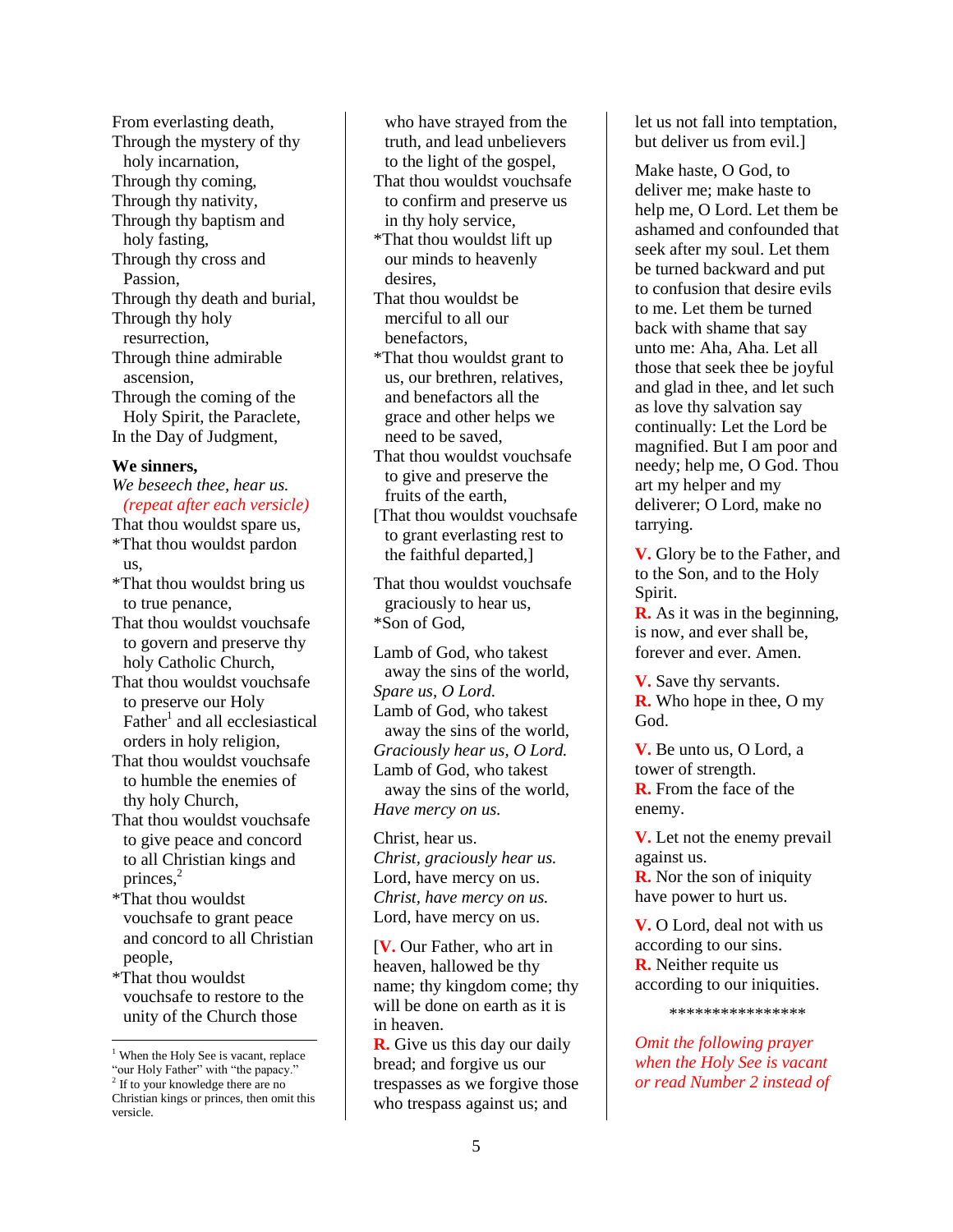#### *Number 1 if there is a nonpope ruler:*

**V.** Let us pray for, N., our [1. Sovereign Pontiff,] [2. Spiritual ruler] **R.** The Lord preserve him, and give him life, and make him blessed upon the earth, and deliver him not up to the will of his enemies.

\*\*\*\*\*\*\*\*\*\*\*\*\*\*\*\*

**V.** Let us pray for our benefactors. **R.** Vouchsafe, O Lord, for thy name's sake, to be merciful to all those who do us good. Amen.

[**V.** Let us pray for the faithful departed. **R.** Everlasting rest grant unto them, O Lord, and let perpetual light shine upon them.

**V.** May they rest in peace. **R.** Amen.]

**V.** For our absent brethren. **R.** Save thy servants, who hope in thee, O my God.

**V.** Send them help, O Lord, from thy holy place. **R.** And from Sion protect them.

**V.** O Lord, hear my prayer. **R.** And let my cry come unto thee.

**V.** The Lord be with thee. **R.** And with thy spirit.

LET US PRAY: O God, whose property is to have mercy and to spare, receive our humble petition, that we and all thy servants who are bound by the chains of sin may by the compassion of thy goodness mercifully be absolved.

Graciously hear, we beseech thee, O Lord, the prayers of thy suppliants and pardon the sins of those who confess to thee, that in thy bounty thou mayest grant us both pardon and peace.

In thy clemency, O Lord, show unto us thine unspeakable mercy, that thou mayest both loose us from all our sins and deliver us from the punishment which we deserve for them.

O God, who by sin art offended and by confession and penance pacified, mercifully regard the prayers of thy people making supplication to thee and turn away the scourges of thine anger which we deserve for our sins.

\*\*\*\*\*\*\*\*\*\*\*\*\*\*\*\*

# *Omit the following prayer when the Holy See is vacant or read Number 2 instead of Number 1 if there is a nonpope ruler:*

Almighty and everlasting God, have mercy upon thy servant **N.**, our [1. Sovereign Pontiff,] [2. Spiritual ruler] and direct him according to thy clemency in the way of everlasting salvation, that by thy grace he may both desire those things that are pleasing to thee and perform them with all his strength.

\*\*\*\*\*\*\*\*\*\*\*\*\*\*\*\*

# *Concluding Prayers:*

O God, from whom all holy desires, good counsels, and just works do proceed, grant unto thy servants that peace which the world cannot give, that our hearts being set to obey thy commandments, and the fear of our enemies being removed, we may by thy protection pass our time in peace.

Inflame, O Lord, our reins and hearts with the fire of the Holy Spirit, that we may serve thee with an undefiled body and please thee with a pure heart.

[O God, the Creator and Redeemer of all men, give to the souls of thy servants departed the remission of their sins and punishment due to their sins, that through our pious supplications they may obtain the pardon which they have always desired.]

Direct, we beseech thee, O Lord, our actions by thy holy inspirations and carry them on by thy gracious assistance, that every prayer and work of ours may begin always from thee and through thee be happily ended.

Almighty and everlasting God, who hast dominion over the living and the dead and art merciful to all those who thou foreknowest shall be thine by faith and good works, we humbly beseech thee that they for whom we intend to pour forth our prayers, whether this present world still detain them in the flesh [or the world to come hath already received them out of their bodies], may through the intercession of all thy saints, by the clemency of thy goodness, obtain the remission of their sins and punishment due to their sins. Through our Lord Jesus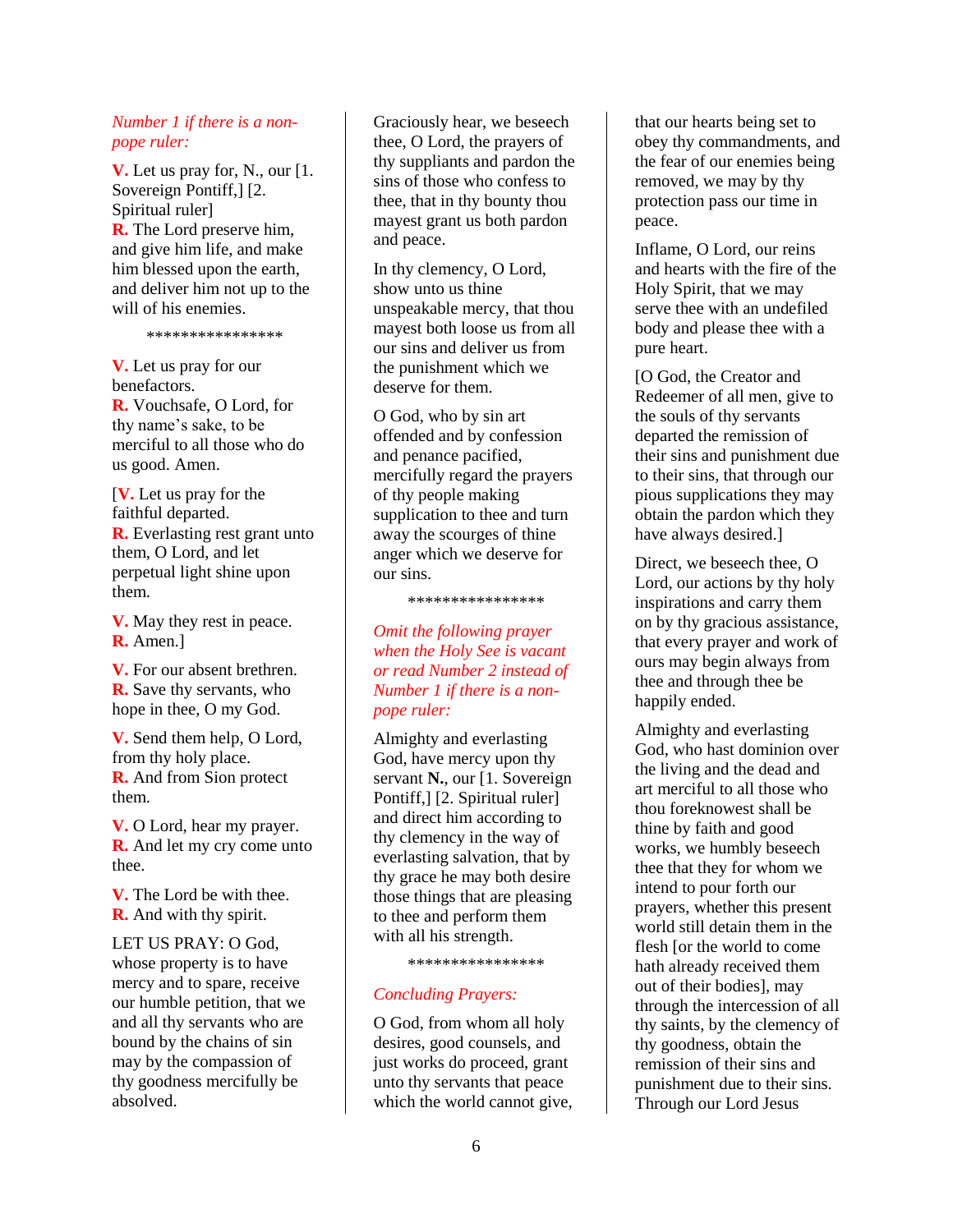Christ, thy Son, who with thee liveth and reigneth in the unity of the Holy Spirit, God, forever and ever.

#### **R.** Amen.

**V.** The Lord be with thee. **R.** And with thy spirit.

**V.** May the almighty and merciful Lord graciously hear us.

**R.** Amen.

[**V.** And may the souls of the faithful departed, through the mercy of God, rest in peace. **R.** Amen.]

#### **Light the incense**

*Only liturgical incense is allowed; pagan or secular incense is forbidden. If no liturgical incense is available, then leave out the parts regarding incense.*

*Light the charcoal but do not put the incense on the charcoal until instructed to do so.*

# **Long Exorcism Prayer**

*Preliminary Prayers*

# KNEEL

 In the name of the Father, and of the Son, and of the Holy Spirit. Amen.

Let God arise and let his enemies be scattered, and let them that hate him flee from before his face!

As smoke vanisheth, so let them vanish away; as wax melteth before the fire, so let the wicked perish at the presence of God. (Ps. 67:2-3) Judge thou, O Lord, them that wrong me; overthrow them that fight against me.

Let them be confounded and ashamed that seek after my soul. Let them be turned back and be confounded that devise evil against me. Let them become as dust before the wind, and let the angel of the Lord straighten them. Let their way become dark and slippery, and let the angel of the Lord pursue them.

For without cause they have hidden their net for me unto destruction, without cause they have upbraided my soul.

Let the snare, which he knoweth not, come upon him; and let the net which he hath hidden catch him; and into that very snare let him fall. But my soul shall rejoice in the Lord and shall be delighted in his salvation. (Ps. 34:1, 4-9)

**V.** Glory be to the Father, and to the Son, and to the Holy Spirit.

**R.** As it was in the beginning, is now, and ever shall be, forever and ever. Amen.

O most glorious Prince of the heavenly army, St. Michael the Archangel, defend us in the battle, in our wrestling against Principalities and Powers, against the rulers of the world of this darkness, against the spirits of wickedness in the high places. (Eph. 6:12) Come to the aid of men, whom God created incorruptible and to the image of his own likeness he made him (Wis. 2:23), and from the tyranny of the devil he bought him at a great price. (1 Cor. 7:23)

Fight the battles of the Lord today with the army of the blessed angels, as once thou didst fight against Lucifer, the leader of pride, and his apostate angels, and they prevailed not, neither was their place found anymore in heaven. But that great dragon was cast out, the old serpent, who is called the devil and Satan, who seduceth the whole world. And he was cast unto the earth, and his angels were thrown down with him. (Apoc. 12:8-9)

Behold, the ancient enemy and murderer strongly raises his head! Transformed into an angel of light, with the entire horde of wicked spirits he goes about everywhere and takes possession of the earth so that therein he may blot out the name of God and of his Christ and steal away, afflict, and ruin into everlasting destruction the souls destined for a crown of everlasting glory.

On men corrupt in heart and depraved in mind, the wicked dragon pours out like a most foul river the poison of his villainy, a spirit of lying, impiety, and blasphemy, and the deadly breath of lust and of all iniquities and vices. Her most crafty enemies have engulfed the Catholic Church, the spouse of the Immaculate Lamb; with sorrows they have drenched her with wormwood, on her desirable things they have laid their wicked hands.

Where the See of Blessed Peter and the Chair of Truth have been set up for the light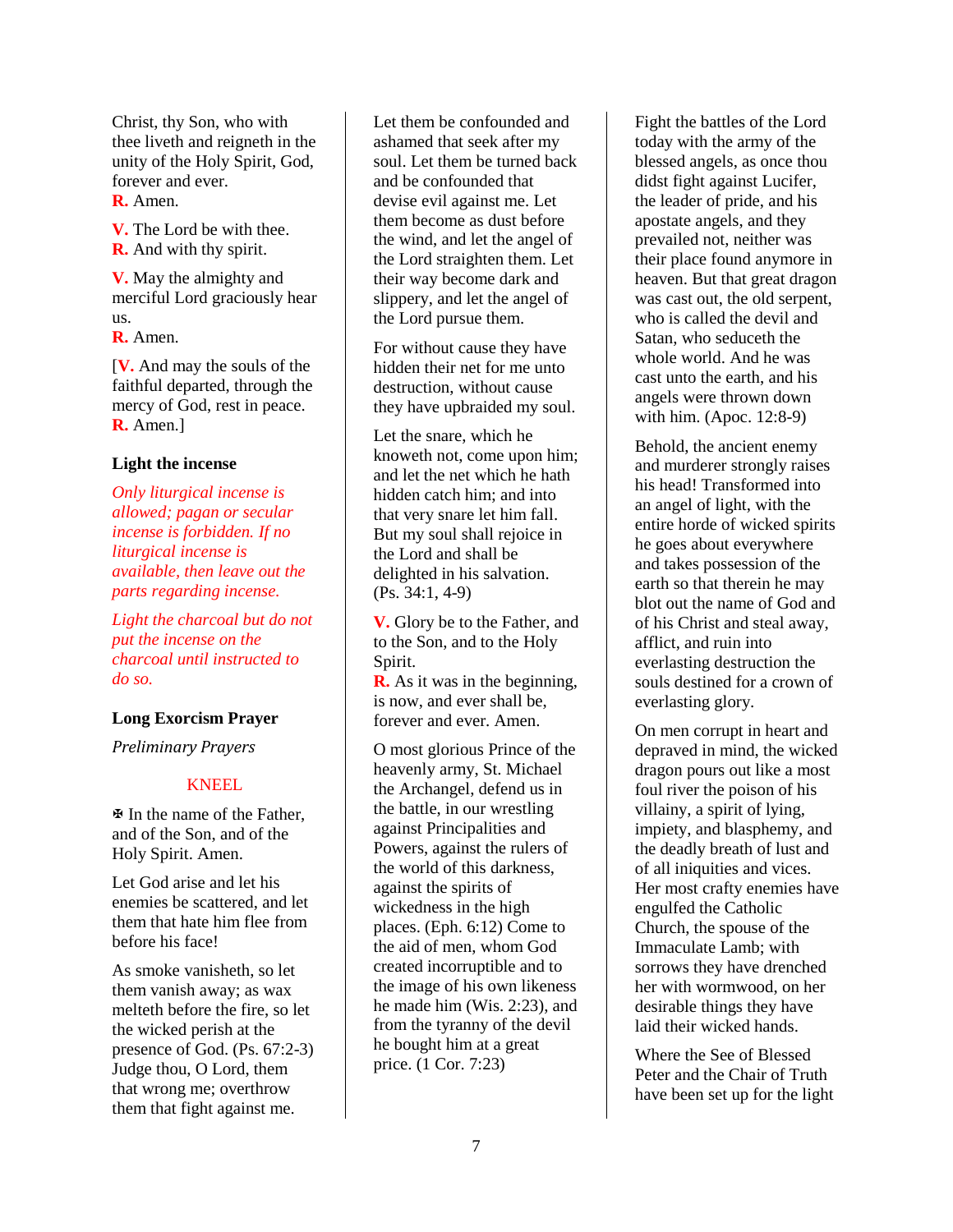of the Gentiles, there they have placed the throne of the abomination of their wickedness so that the Pastor having been struck they may also be able to scatter the flock. Therefore, O thou unconquerable leader, be present with the people of God and against the spiritual wickedness which is bursting in upon them, and bring them the victory.

The Holy Catholic Church venerates thee as its guardian and patron, and it glories in the fact that thou art its defender against the wicked powers of earth and hell. To thee the Lord has assigned the souls of the elect to be placed in heavenly bliss. Beseech the God of Peace to crush Satan under our feet, that he may no more be able to hold men captive and to harm the Church.

Offer our prayers in the sight of the most High so that the mercies of the Lord may quickly come to our aid, that thou mayest seize the dragon, the ancient serpent, who is the devil and Satan, and that having bound him thou mayest cast him into the bottomless pit so that he may no more seduce the nations. (Apoc. 20:3)

Hence confiding in thy protection and guardianship,

#### *(say the following only if you are an authorized minister:* by the sacred authority of our

ministry,*)*

we confidently and securely begin the task, in the name of Jesus Christ our God and

Lord, of driving away the attacks of diabolical deceit.

**V.** Behold the cross of the Lord; flee away, ye hostile forces.

**R.** The Lion of the tribe of Juda, the Root of David, hath conquered.

**V.** May thy mercy, O Lord, be upon us.

**R.** Since we have hoped in thee.

**V.** O Lord, hear my prayer. **R.** And let my cry come unto thee.

**V.** The Lord be with thee. **R.** And with thy spirit.

LET US PRAY: O God, and Father of our Lord Jesus Christ, we invoke thy holy name and we humbly implore thy mercy, that by the intercession of the Mother of God Mary Immaculate ever Virgin, of blessed Michael the Archangel, of blessed Joseph the spouse of the same Blessed Virgin, of the blessed Apostles Peter and Paul and of all the saints thou wouldst deign to afford us help against Satan and all the other unclean spirits and against whatever wanders throughout the world to do harm to the human race and to ruin souls. Through the same Christ our Lord. Amen.

*Bless and add the incense to the charcoal*

#### *The priest or head of the household blesses the incense.*

By the intercession of blessed Michael the Archangel, standing at the right hand of

the Altar of Incense, and of all his elect, may the Lord vouchsafe to bless  $\mathbb F$  this incense and accept it as an odor of sweetness. Through Christ our Lord. Amen.

# *Add the incense*

May this incense which thou hast blessed, O Lord, ascend to thee; and may thy mercy descend upon us.

# *He then incenses the crucifix and altar and the place where the people are gathered, saying Ps. 140:2-4:*

Let my prayer, O Lord, be directed as incense in thy sight, the lifting up of my hands as evening sacrifice. Set a watch, O Lord, before my mouth, and a door round about my lips. Incline not my heart to evil words to make excuses in sins. May the Lord enkindle in us the fire of his love and the flame of eternal charity. Amen.

# *The Exorcism Prayer*

# **STAND**

*NOTE: The denotes that the sign of the cross is to be made with a crucifix. If an individual is being exorcised, then the sign of the cross is made over him. If the exorcism is for the whole group present, then the leader, armed with a crucifix, must make the sign of the cross with the crucifix at each , beginning in front of him, then to his right, then behind him, then to his left, and then back again to the front, covering all directions and continuing till there are no more ₹ symbols. The*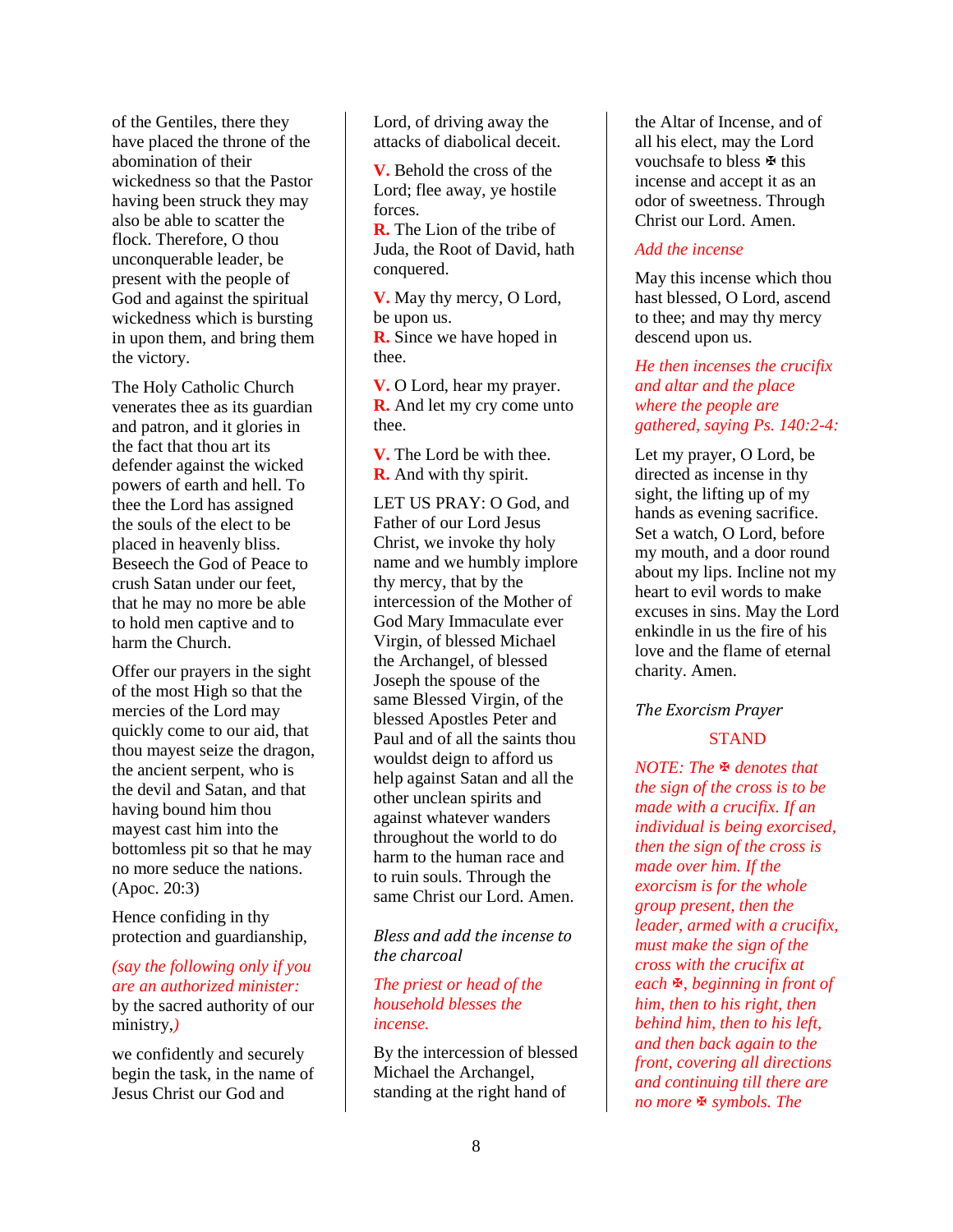*leader does not have to turn his whole body but must make sure the crucifix is facing in each direction when making the sign of the cross. The leader should speak forceful and with authority.*

We exorcize thee, O every unclean spirit, Satanic power, infernal invader, wicked legion, assembly and sect; in the name and by the power of our Lord Jesus Christ <sup> $\Phi$ </sup> may thou be snatched away and driven from the Church of God and from the souls made to the image of God and redeemed by the precious blood of the Divine Lamb  $\mathbb{F}$ . Most cunning serpent, thou shalt no more dare to deceive the human race, persecute the Catholic Church, torment God's elect, and sift them as wheat  $\mathbf{\Psi}$ . The most high God commands thee  $\mathbf{\Psi}$ , he with whom in thy great insolence thou still claimest to be equal, he who wants all men to be saved and to come to the knowledge of the truth. (1 Tim. 2:4)

God the Father commands thee  $\mathbb{F}$ : God the Son commands thee  $\mathfrak{B}$ : God the Holy Spirit commands thee . The majesty of Christ, the eternal Word of God made flesh, commands thee  $\mathbb{F}$ : he who to save our race outdone through thy envy "humbled himself, becoming obedient unto death, even to the death of the cross" (Phil. 2:8); he who has built his Church on the firm rock and declared that the gates of hell shall never prevail against her because he will dwell with her "all days, even to the

consummation of the world." (Mt. 28:20) The sacred sign of the cross commands thee , as does also the power of the mysteries of the Christian faith  $\mathfrak{B}$ . The glorious Mother of God, the Virgin Mary, commands thee  $\mathbb{F}$ ; she who by her humility and from the first moment of her Immaculate Conception rebuked thee and thy pride. The faith of the holy Apostles Peter and Paul and of the other apostles commands thee  $\mathfrak{B}$ . The blood of the martyrs and the pious intercession of all the saints command thee  $\mathfrak{B}$ .

Thus, cursed dragon and thee diabolical legion, we adjure thee by the Living God  $\mathbb{F}$ , by the True God  $\mathbb{F}$ , by the Holy God  $\Phi$ , by the God who "so" loved the world, as to give his only begotten Son, that whosoever believeth in him may not perish, but may have life everlasting" (Jn. 3:16), stop deceiving human creatures and pouring out to them the poison of everlasting damnation. Stop harming the Catholic Church and ensnaring her liberty. Begone, Satan, inventor and master of all deceit, enemy of man's salvation. Give place to Christ in whom thou hast found none of thy works. Give place to the one, holy, catholic, and apostolic Church, acquired by Christ at the price of his blood. Stoop beneath the powerful hand of God. Tremble and flee when we invoke the holy and terrible name of JESUS; this name which causes hell to tremble; this name to which

the Virtues, Powers, and Dominations of heaven are humbly submissive; this name which the Cherubim and Seraphim praise unceasingly, repeating:

# KNEEL

Holy, holy, holy is the Lord, God of armies!

**V.** O Lord, hear my prayer. **R.** And let my cry come unto thee.

**V.** May the Lord be with thee.

**R.** And with thy spirit.

LET US PRAY: God of Heaven, God of Earth, God of Angels, God of Archangels, God of Patriarchs, God of Prophets, God of Apostles, God of Martyrs, God of Confessors, God of Virgins, God who has power to give life after death and rest after work, because there is no other God than thee and there can be no other, for thou art the Creator of all things visible and invisible, of whose reign there shall be no end. We humbly prostrate ourselves before thy glorious majesty; and we beseech thee to deliver us by thy power from all the tyranny of the infernal spirits, from their snares, their lies, and their furious wickedness. Deign, O Lord, we beseech thee, to grant us thy powerful protection and to keep us safe and sound. Amen.

**V.** From the snares of the devil.

**R.** Deliver us, O Lord.